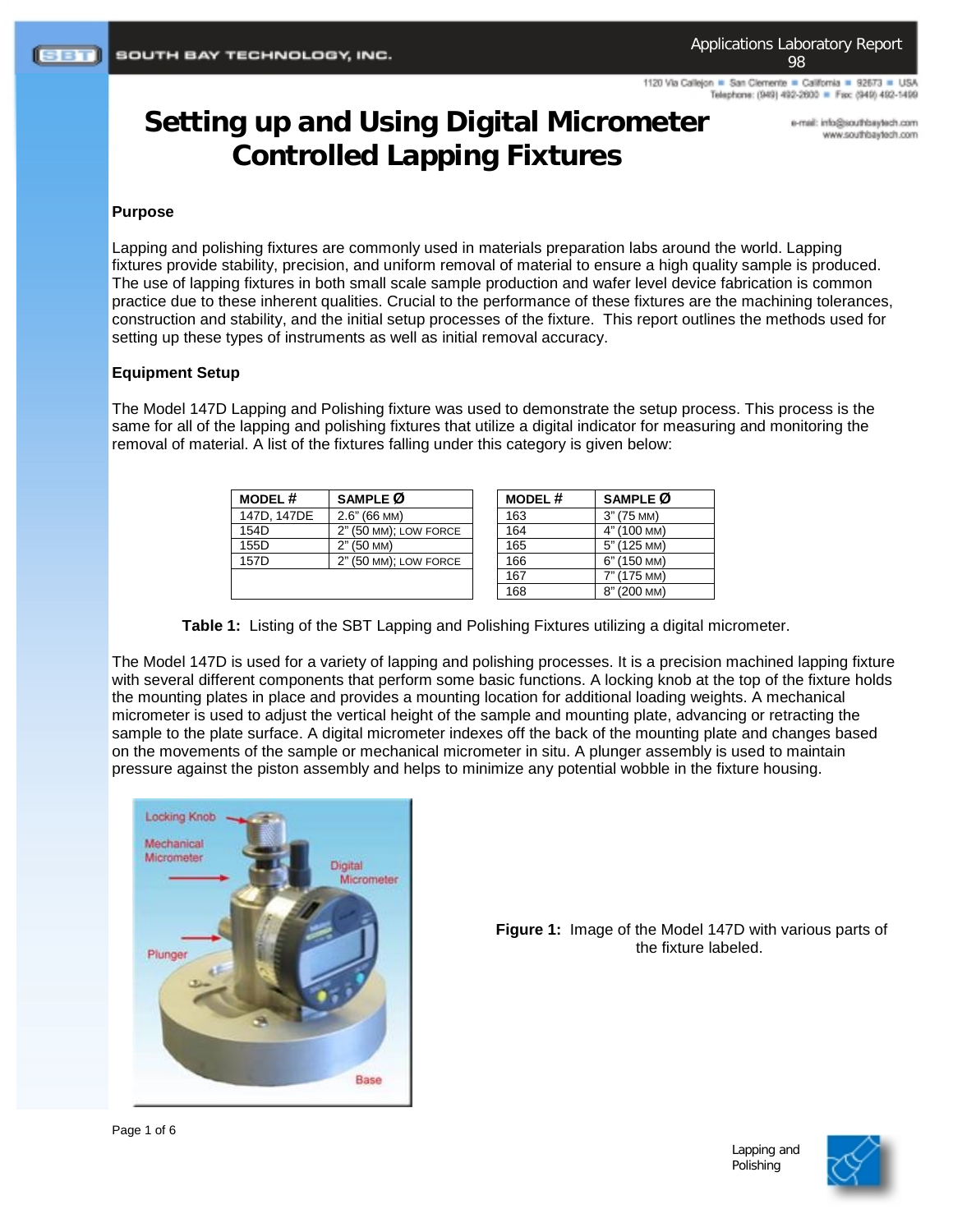Applications Laboratory Report 98

1120 Via Calleion . San Clemente . California . 92673 . USA Telephone: (949) 492-2600 = Fax: (949) 492-1499

> mo.rloetysdrtuos@ohri.ilam-e moo.floelytedfuoz.www

#### **Zero Process**

1. Planarize the mounting block to the carbide wear ring of the fixture using 120 grit SiC paper. Using a black marking pen draw an X on the mounting block face. When the marker has been ground away the mounting block is planarized.





**Figure 2:** Illustration of the planarization process. A marker is used to create a reference mark to determine when the process is completed.

- 2. Add approximately 200 grams of weight to the top of the fixture. The weights will screw into the locking knob at the top of the fixture.
- 3. Adjust the tension of the plunger assembly to provide the maximum resistance that will allow the piston to slide freely. This is done as follows:
	- a. Turn the plunger assembly clockwise to tighten down. Turn until no further rotation is possible.
	- b. Rotate the threaded screw in the center of the plunger assembly about 3 turns to increase the tension on the piston assembly.
	- c. Turn the plunger assembly counter-clockwise approximately 1 turn.
	- d. Pull up on the locking knob to pull the piston assembly up. Release the locking knob and observe the sliding motion of the piston.
	- e. If the piston does not slide down or the sliding motion is not smooth, turn the plunger assembly counter-clockwise until the piston moves smoothly.
- 4. Mount the sample using the vacuum chuck or low melting point mounting wax combined with the Model 110 Sample mounting fixture to create a uniform wax layer. Install the mounting plate to the bottom of the fixture.
- 5. Place the fixture onto a hard, flat surface, such as a granite leveling plate. Make sure the plate is free of contamination, particles, etc.
- 6. Turn on the digital micrometer by depressing the ON/OFF button.



Page 2 of 6

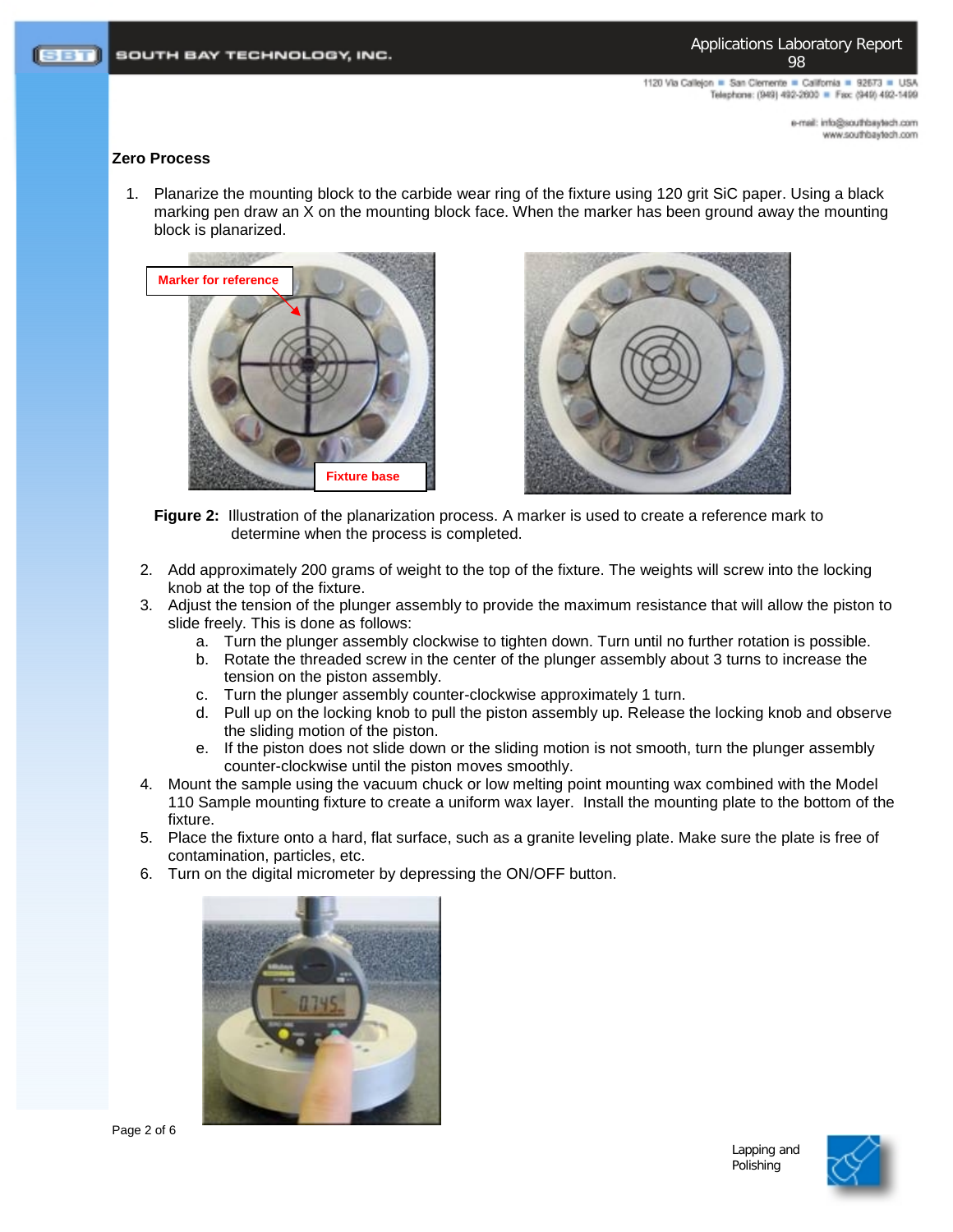Applications Laboratory Report 98

1120 Via Callejon = San Clemente = California = 92673 = USA Telephone: (949) 492-2600 = Fax: (949) 492-1499

> e-mail: info@southbaytech.com www.southbaytech.com

7. Turn the mechanical micrometer until there is a gap between the fixture housing and the bottom of the mechanical micrometer. This will allow the sample mounting plate to extend past the base of the fixture and will remove material.





8. Depress the ZERO button on the digital micrometer and establish the zero point of the sample/fixture assembly. This will be the point from which all measurements are taken.



9. Tilt the lapping fixture backward to raise the base of the lapping fixture above the leveling plate. This will allow the piston assembly of the lapping fixture to move if the zero point has not been established. Movement indicates that the mechanical micrometer stop has not set the zero point correctly and will be indicated by a change in the digital micrometer reading.





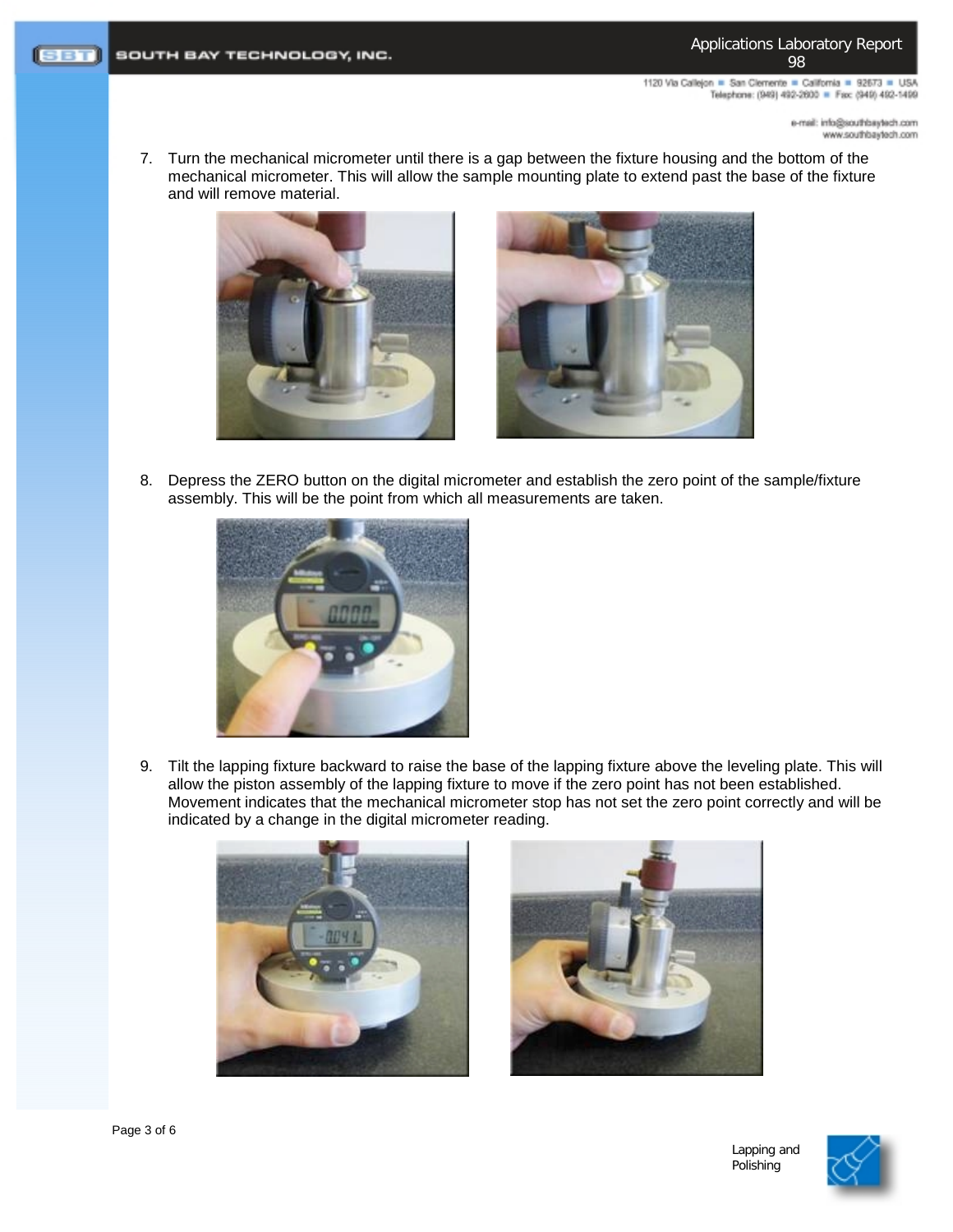1120 Via Callejon = San Clemente = California = 92673 = USA Telephone: (949) 492-2600 = Fax: (949) 492-1499

> e-mail: info@southbaytech.com www.southbaytech.com

10. Adjust the mechanical micrometer while the fixture is in the raised position until the digital micrometer again reads zero. This is the actual zero position of the sample/mounting plate assembly.





11. Lower the fixture once again so that the base of the fixture is flat on the granite leveling plate. Slide the fixture around by the base of the fixture on the plate to verify the digital micrometer reads zero. If the reading has changed, zero the digital indicator and repeat steps 9-11.



12. Once the zero position has been established, the fixture can now be setup to remove a specified amount of material. Tilt the fixture (as in Step 9) so the sample/mounting plate assembly is above the granite leveling plate. Rotate the mechanical micrometer counter-clockwise to advance the sample out (amount of material to be removed). Adjust this until the digital indicator reads the desired amount of removal.



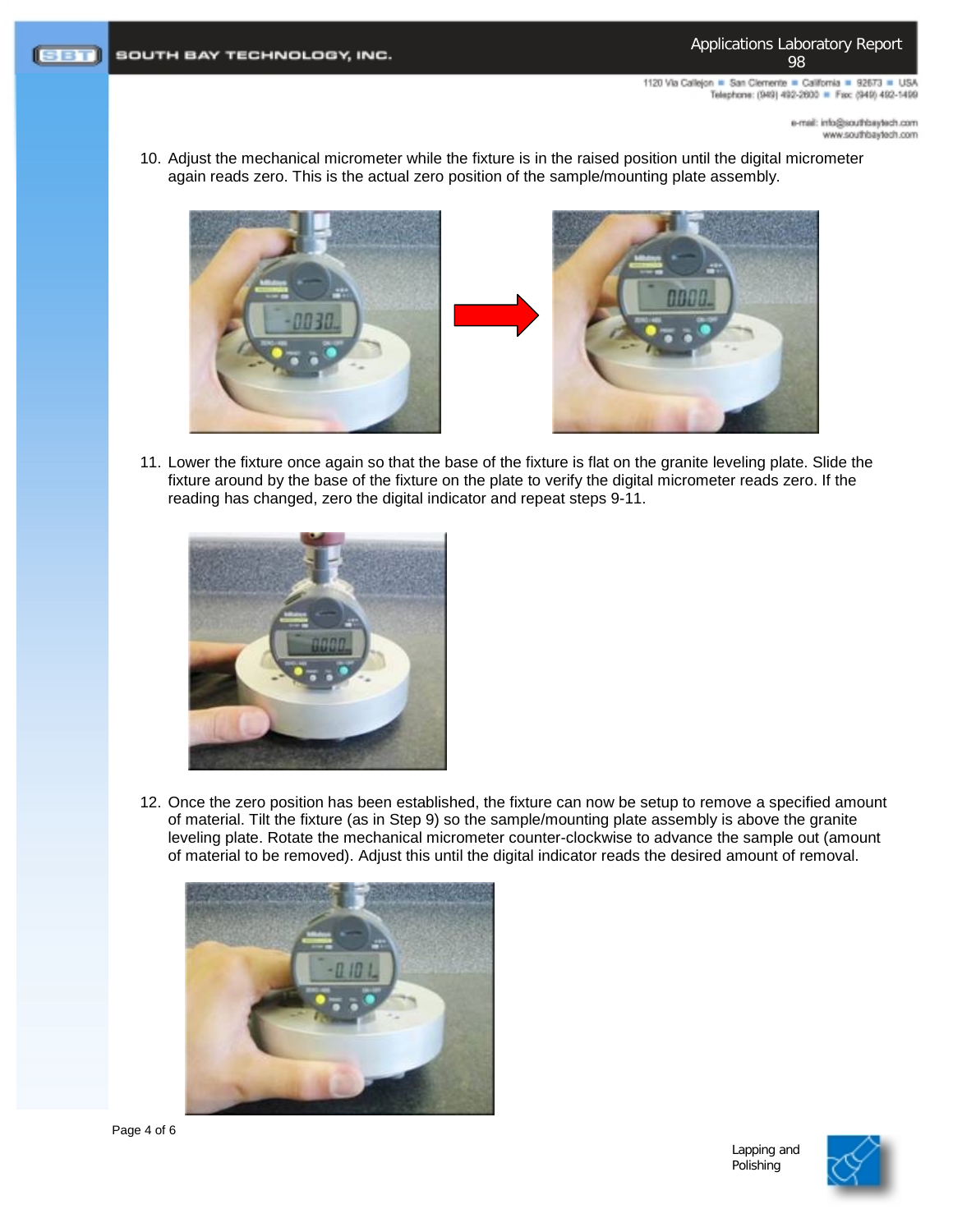Applications Laboratory Report 98

1120 Via Calleion . San Clemente . California . 92673 . USA Telephone: (949) 492-2600 = Fax: (949) 492-1499

> e-mail: info@southbaytech.com moo.floelytedfuoz.www

13. Lower the fixture so the sample and fixture base are flat on the leveling plate. Verify the zero position has not changed more than +/- 2µm. Tilt the fixture once again to verify the set thickness has not changed more than +/- 2µm.



14. The fixture has now been setup for removal of a specific amount of material.

## **Sample Processing**

Once the lapping fixture has been properly setup, samples are ready for processing. For initial testing a small CdZnTe (cadmium zinc telluride) wafer of approximately 15mm<sup>2</sup> was mounted to the Model 147D for processing. The sample was then lapped on a copper composite lapping plate using 6  $\mu$ m diamond suspension. Three different process runs were completed and the sample thickness was measured prior to and following lapping operations. The graph below shows the deviation of the measured sample thickness from the set thickness on the digital indicator of the lapping fixture.





Lapping and Polishing